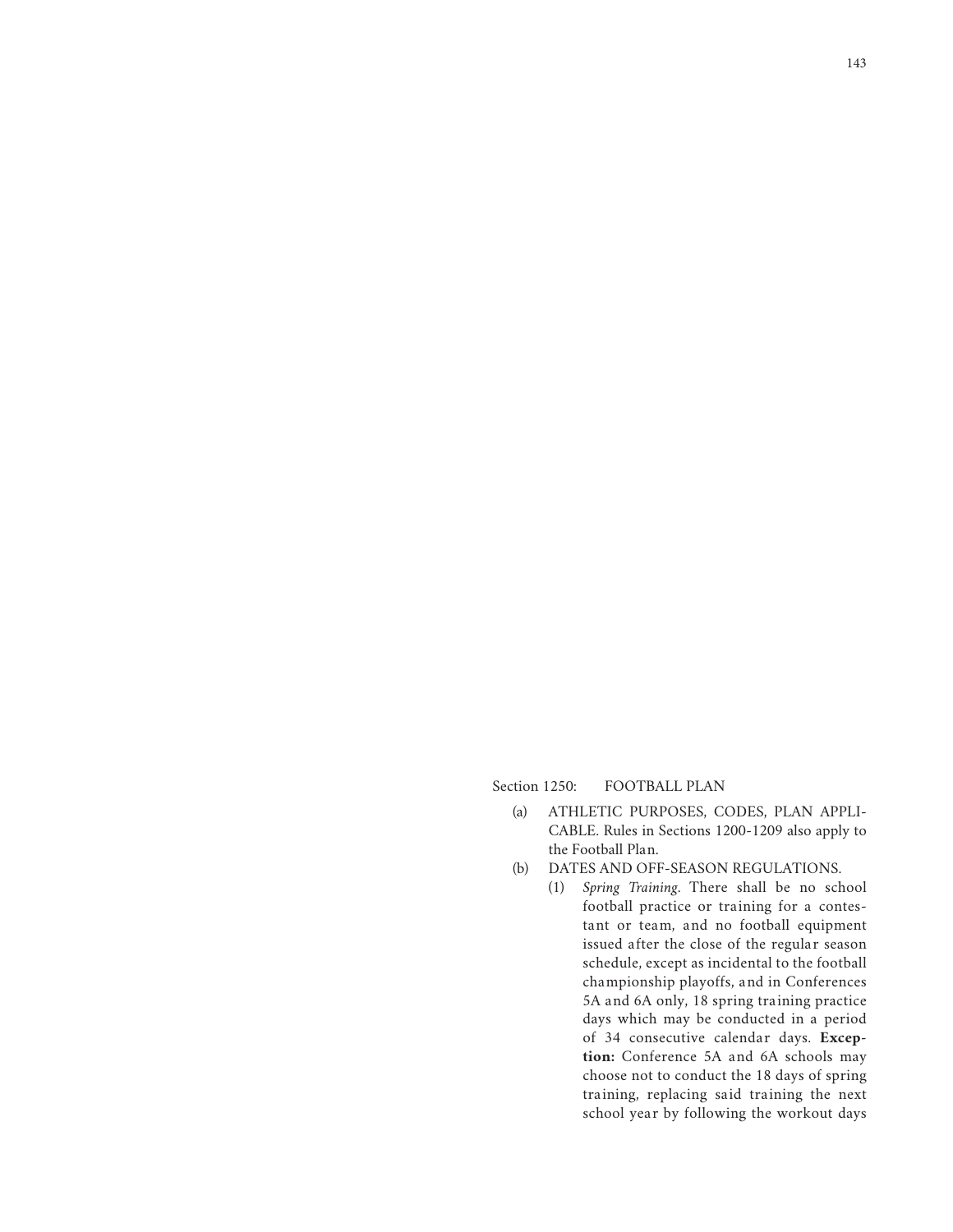as specified for Conferences 4A, 3A, 2A and 1A.

- (A) The first two days of spring training shall be conducted without any contact equipment except helmets.
- (B) During spring training, a maximum of 12 practices may contain full contact. Refer to the football manual for expla nations of full contact.
- (C) During spring training, football players are not allowed to participate in more than 90 minutes of full contact practice per week. Refer to the football manual for explanations of full contact.
- (D) During spring training, a maximum of three practices per calendar week may include full contact.
- (2) *Off-Season Workouts*. Accelerated physical education activities, calisthenics, individual football skills, strength training or condition ing exercises may be conducted during the school term within the school day provided such activities do not exceed one regular classroom period, not to exceed 60 minutes per day (or 300 minutes per week on a block schedule). Practice may include eleven-oneleven drills without contact activities or equipment. Activities before or after school or during the lunch period are specifically prohibited. Allowed equipment is limited to a football, cleated shoes, passing and punting machines and physical education attire. Air or padded blocking dummies or devices, and other similar devices are prohibited. Refer to Section 1206 (d).
- (3) *Summer Practice*. Refer to Section 1206 (h).
- (4) *Summer Camps*. For rules and applicable pen alties refer to Section 1209.
- (5) *Fall Practice, Beginning Dates.*
	- (A) Practice Regulations Outside the School Year. Any football practice conducted by a school outside the school year shall be in accordance with the following regulations:
		- (i) Student-a thletes shall not engage in more than three hours of practice activities, with up to a one hour break, on those days during which one practice is conducted. The one hour break is not included as a part of the practice time limit. Total time shall not exceed four hours.
		- $(ii)$ A one-hour walkthrough is allowed on days during which

one practice is conducted. There shall be, at a minimum, two hours of rest/recovery time between the end of one practice and the beginning of the walkthrough.

- (iii) Student-athletes shall not engage in more than five hours of prac tice activities on those days dur ing which more than one practice is conducted.
- (iv) The maximum length of any sin gle practice session shall be three hours.
- (v) On days when more than one practice is conducted, there shall be, at a minimum, two hours of rest/recovery time between the end of one practice and the beginning of the next practice.
- (vi) Schools shall not schedule more than one practice on consecutive days and student-athletes shall not participate in multiple prac tices on consecutive days.
- (B) In Conferences 1A, 2A, 3A and 4A and all 9th graders in 5A and 6A, practice shall begin no earlier than the date set forth by the UIL calendar. In Confer ences 5A and 6A, practice shall begin no earlier than the date set forth by the UIL calendar. **Exception:** If Conference 5A or 6A schools forego the 18 days of spring training, they may begin work out days on the date set forth by the UIL calendar as delineated for Conferences 4A, 3A, 2A and 1A and all 5A and 6A 9th graders. Interschool scrimmages shall be allowed on the date set forth by the UIL calendar.
- (C) Acclimatization Period. The first two days of practice shall be conducted without any contact equipment except helmets. Other contact equipment may be fitted and placed in lockers. During the first two days, however, only shoes, socks, T-shirts, shorts and helmets may be worn. On the third and fourth days of practice, helmets, shoulder pads and padded girdles (shells) may be worn, but no player to player contact is allowed. On day five of the acclimatization peri od, helmets, shoulder pads and pad ded girdles (shells) may be worn, and player to player contact is permitted.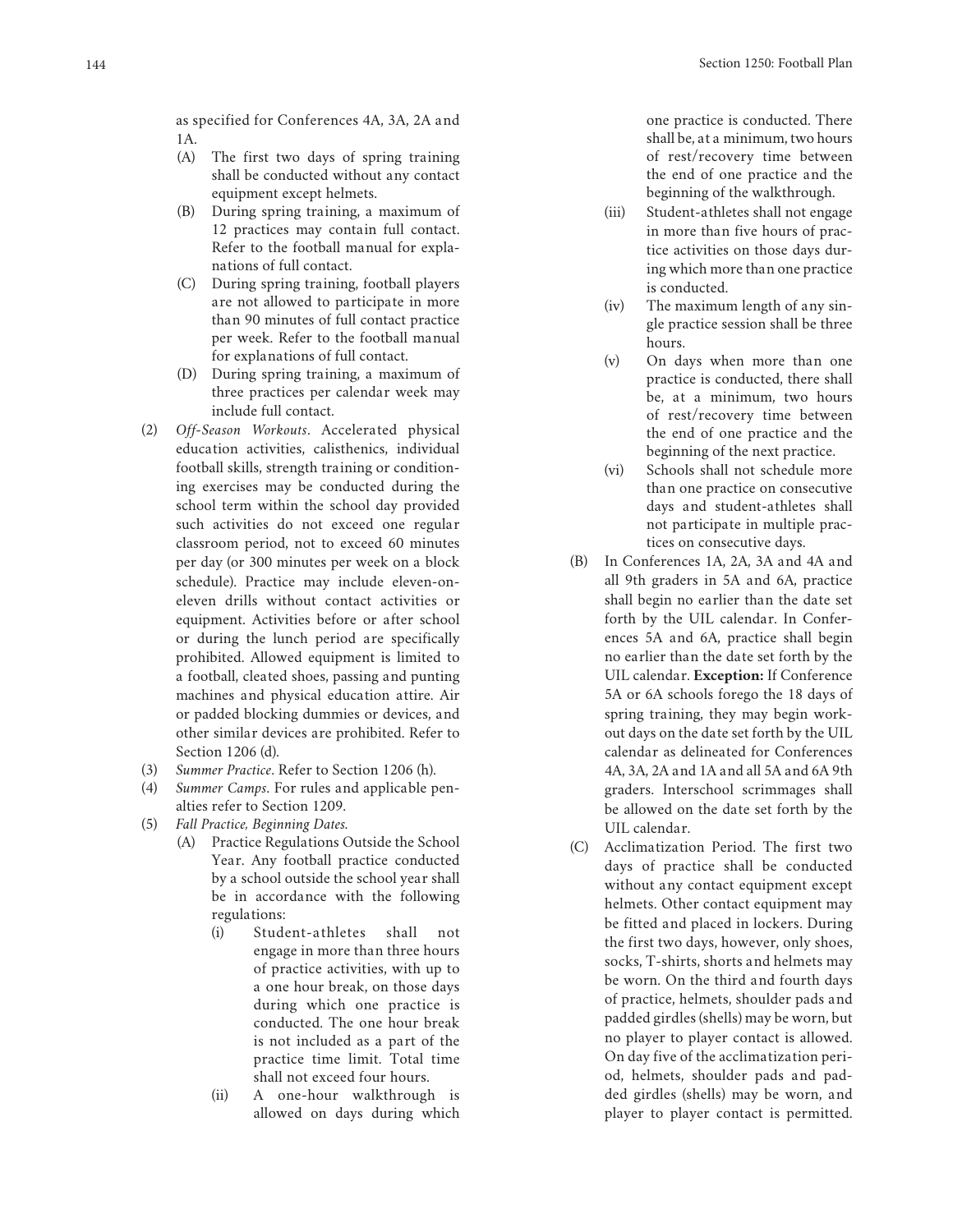During the five-day acclimatization period, no full contact activities shall be permitted. All student-athletes who arrive after the first day of practice are required to undergo a five-day acclimatization period. During the five-day acclimatization period and subject to the rules as noted in (A) (i-vi) above, if more than one practice is conducted on the same day, the second practice shall be a teaching period/walkthrough practice only with no conditioning or contact activities/equipment permitted. At a minimum, there must be two hours of rest/recovery time between the end of one practice and the beginning of the walkthrough.

- (D) Football equipment is interpreted to mean football shoulder pads, hip pads, thigh pads, shoes, helmets, football pants or any other equipment used primarily in football. Football practice or training is interpreted to mean any organized instruction in football plays, formations or team skills.
- (E) Ninth grade football practice shall correspond with the high school dates whether the ninth grade is in high school, junior high or on a separate campus. Exception: 5A and 6A ninth graders may start on the date set forth by the UIL calendar as delineated for Conferences 4A, 3A, 2A and 1A.
- (F) *Interschool Games*. With the exception of certain sub-varsity games as outlined in the *Football Manual*, no high school (9-12) interschool games shall be allowed until the date set forth by the UIL calendar. However, schools that play prior to the first Thursday in September shall omit a scrimmage and have an open date during the season. Refer to Section 1478 for 7th and 8th grade regulations.
- (G) During the pre-season, regular season and post-season, football players are not allowed to participate in more than 90 minutes of full contact practice per week. Refer to the Football Manual for explanations of full contact.
- (6) *Preseason or Summer Practice for Seventh and Eighth Grade or Elementary School Students Prohibited*. Schools may not:
- (A) hold any preseason football practice in junior high school (eighth grade and below) or elementary school, individual or team, prior to the opening day of school; or
- (B) conduct any spring training either in elementary school or seventh and eighth grade the preceding spring. This section does not prevent students from participating in summer camps, as allowed in Section 1209. Penalty for violations shall be assessed by the appropriate executive committee.
- (7) *Spring Training For Ninth Graders Restricted*. Students in the ninth grade may participate in spring training in Conference 5A and 6A schools provided:
	- (A) that such participation is at the same time as the high school squad practices; and
	- (B) that said high school is the one which the ninth-grade students will attend the following fall. Penalty for violations shall be assessed by the appropriate executive committee.
- (c) 1A FOOTBALL. Schools may choose to participate in 1A football with an enrollment of 104.9 or below. If enrollment in grades 9-12 is greater than 104.9, and the school is currently playing 1A football, it may continue to participate if any one of these three conditions exist: Enrollment of 104.9 or below in grades 7, 8, 9 and 10, or grades 8, 9, 10 and 11, or grades 9 and 10 doubled. The pertinent figures that total 104.9 or below shall be submitted with reclassification and realignment figures.
- (d) PLAYOFF ELIMINATIONS ALL CONFER-ENCES. District representatives are bracketed for elimination play to the state championships on a weekly schedule beginning the first weekend after the specified date for determining district representatives. State elimination games may not be scheduled earlier than the first Thursday after the certification date for district representatives.

## (e) NUMBER OF GAMES; TIME BETWEEN GAMES.

- (1) *Maximum Number of Regular Season Games*. No team or student shall participate in more than 10 games during the 11-week regular season, prior to bi-district play. **Exception:** See below for ten-team districts that zone. Some districts do not play bi-district games and have 12 weeks to play 10 regular season games.
- (2) *Exception For Ten-Team Districts That Zone*. A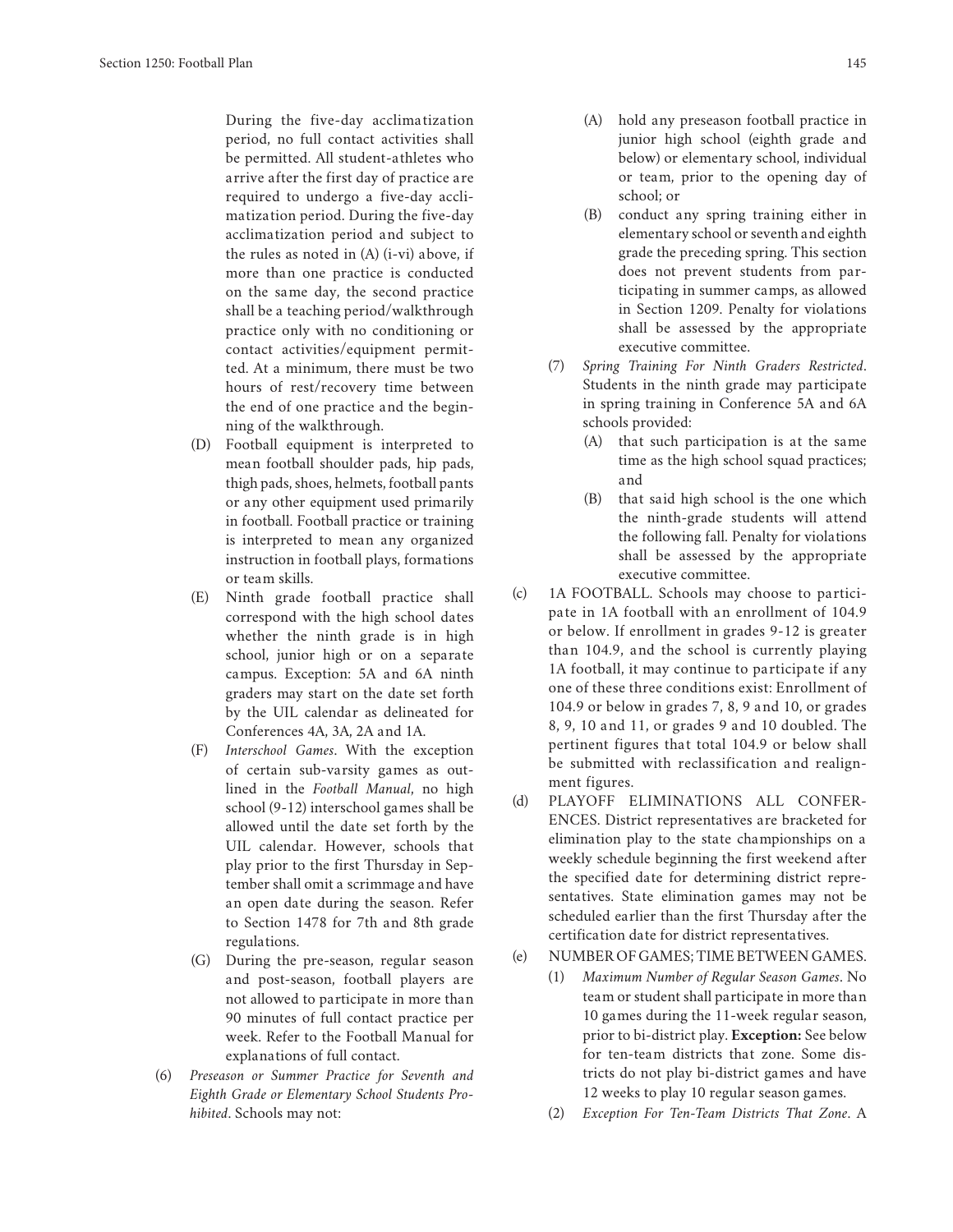football district that contains 10 schools, by majority vote of the District Executive Committee, may subdivide into zones for contest purposes. Districts that choose this option are allowed to schedule and play one additional regular season game to determine an overall district champion. This additional game is only allowed for the first and second place team in each zone. Districts choosing this option are required to play their first game during the first week games are allowed. Refer to Section 28 (k) for information on zones.

- (3) *Minimum Time Between Regular Season Games*. Up to and including the final district game, no team or student in any conference shall be permitted to take part in more than one game within five calendar days. Example: A team playing Saturday night cannot play again until the following Thursday night. A team playing Monday night could play any time on Saturday.
- (4) *Minimum Time Between Playoff Games*. No team or student in any conference shall be permitted to take part in more than one playoff game within six calendar days, unless mutually agreeable to play within five calendar days. This rule also applies to the first playoff game.
- (f) PRACTICE SCRIMMAGE. A practice scrimmage is a meeting of up to four teams for practice purposes which does not count as a game for any of the teams. Admission may be charged. Officials may be paid in accordance with the schedule in Section 1204 and may, by prior agreement with the school, be reimbursed for mileage and meals. Refer to Section 1204 (n) and (o). There shall be no kickoff.
	- (1) *Scrimmages*. No team or student shall participate in more than one interschool football scrimmage during any given period of five calendar days, prior to the playing of the first football game.
		- (A) Example: A team scrimmaging on Saturday cannot scrimmage again until the following Thursday.
		- (B) A team scrimmaging on Saturday may play a game or scrimmage the next Thursday. (Five calendar day rule applies.)
		- (C) No team or student may participate in more than three scrimmages.
	- (2) *Scrimmage Limits*. No interschool scrimmages

shall be allowed after a school has played its first interschool game in football.

- (g) EXPENSES. Expenses of visiting teams, officials, advertising, labor, services and printing incident to the contest shall be considered as expenses of the game. These expenses shall be itemized with supporting bills, properly receipted. Number of participants allowed upon expense account shall be agreed upon by the school administration of the teams involved. Unless mutually agreeable otherwise, the home team will furnish a playing field without cost to the visiting school.
	- (1) *Seating*. The visiting team has the right to demand one-half of the stadium seats in relation to the 50-yard line in all UIL football contests, whether district games, non-district games or playoff games, unless mutually agreed otherwise by the two schools involved. A visiting team can demand one half of the reserved seats. A visiting team has a right to split the stadium in relation to the 50-yard line, subject to the end zone situation being equal, unless mutually agreeable otherwise.
	- (2) *Season Tickets*. Proceeds from the sale of season tickets are considered a part of the receipts of the game.
	- (3) *Radio, Television Proceeds*. Proceeds from radio and television are considered a part of the receipts of the game.
	- (4) *Gate Receipts*. Refer to Section 1208 (j).
- (h) TIED GAMES.
	- (1) *Non-district Varsity, District Varsity and Post-District Games*. The NCAA overtime system shall be used in all non-district varsity games, district varsity games and post-district games tied at the end of regulation play. (Refer to *Football Manual.*)
	- (2) *Other Games*. The NCAA overtime system shall not be used in any sub-varsity games or junior high games.
- (i) SITE AND DAY OF GAME.
	- (1) *Non-District Games*. Mutual agreement determines site and day of game.
	- (2) *District Games*. District schedules, unless unanimously agreeable otherwise, shall be made by a draw for a two-year period. Home team may designate the day of the game. **Exception:** When a school district has more than one home game per week and only one stadium, the day of the game shall be determined by a draw unless mutually agreeable otherwise. Starting time shall be set by the